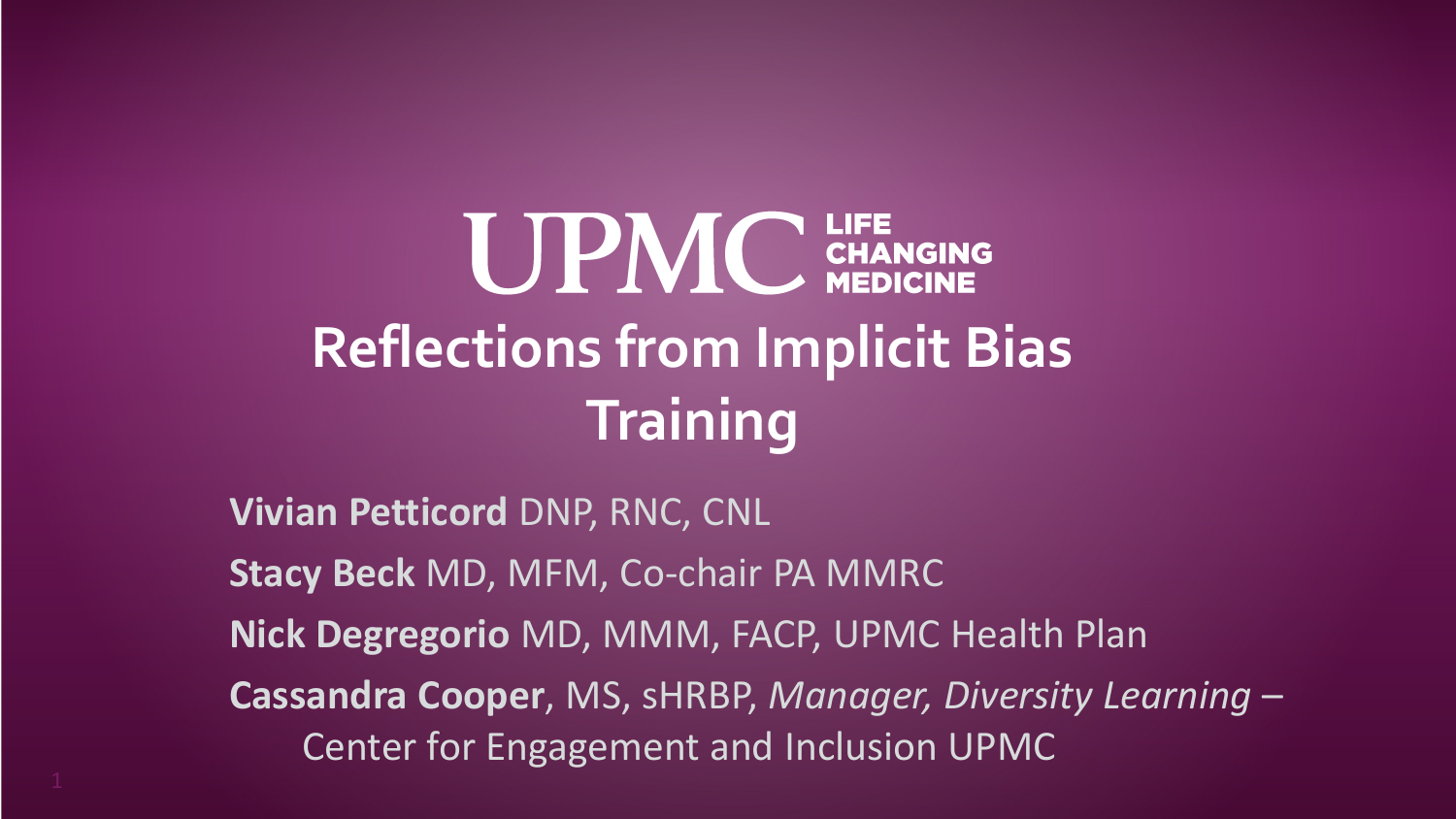## Course: Cultivating Awareness of Racial Microaggressions

- Only those registered could attend- up to 30 people per session
- Upon registration invited to join: **AccessMatters** portal & attend 2 courses: selfpaced videos & the LIVE session
	- $\checkmark$  Required 100% viewing of "Cultivating Awareness of Racial Microaggressions Self-Paced Videos" to be admitted to LIVE session.
- LIVE Session: Training divided into 2 racial affinity groups (*Black, Indigenous, and*  **People of Color (BIPOC) & White People Group)** also known as "racial caucuses".
	- this was done to enhance the psychological safety of BIPOC & reduce the likelihood of re-traumatization.
	- asked to introduce yourself and the gender pronoun that you identify with (she/her/hers)
- Lead and co-trainers for each group were experts on a variety of related topics: white supremacy, anti-racism, trauma and reparative responses
	- They facilitated introductory training about racism not designed to prepare anyone to facilitate their own discussion on racism- **wanted everyone to come with a beginner's mind**.

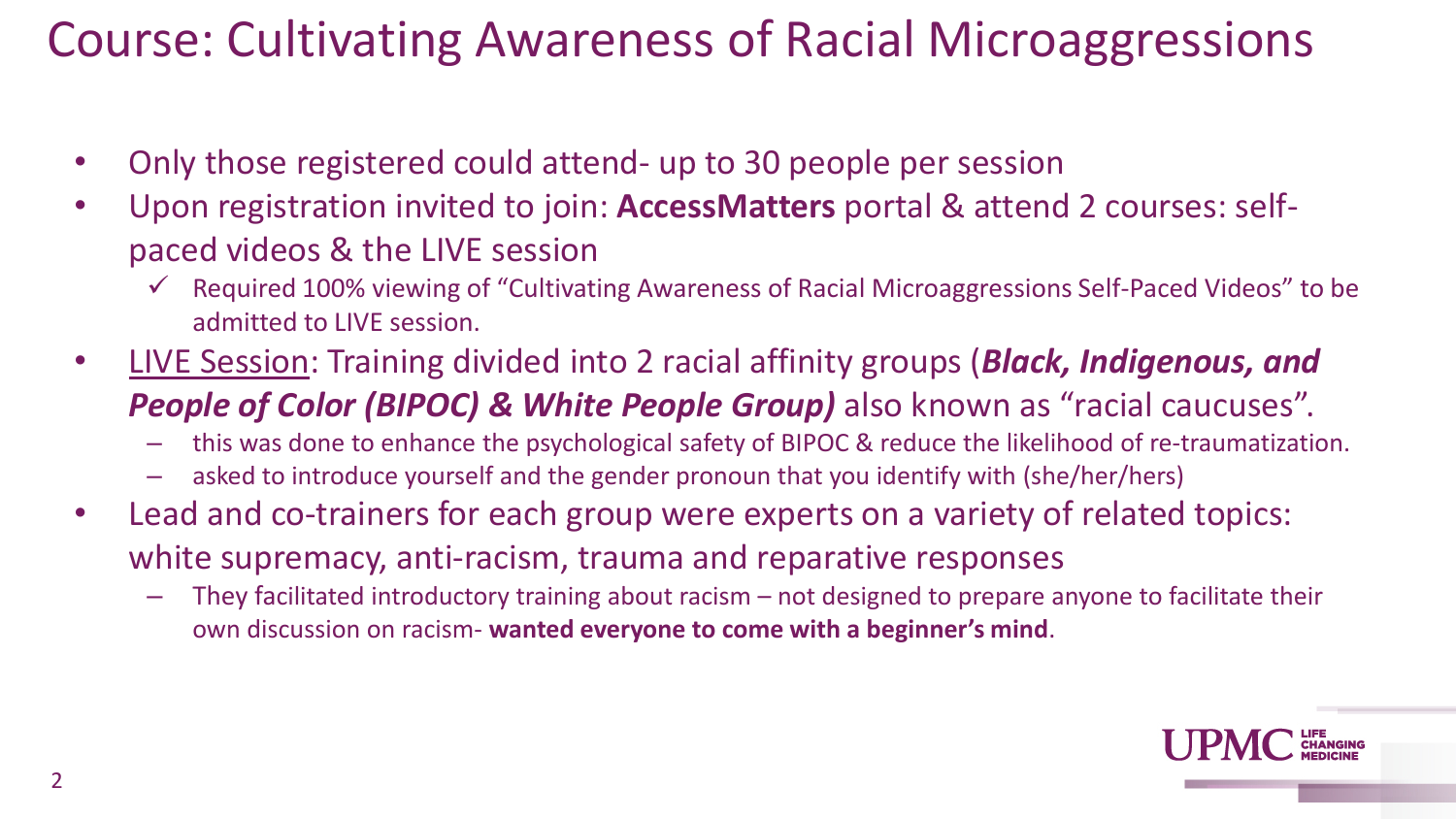# LIVE Training Session

- 3-hour session
- Logged on within 15 minutes or you were locked out. If left to attend to children or bathroom moderator reached out after 10 min – if not back in within 5 minutes you were removed
- Encouraged to print some of the training materials you could reference throughout.

Provided **Definitions: Anti-racism. Implicit Bias, Institutional Racism, Intersectionality, Microaggression, Microassault, Microinsult, Microinvalidation, Racism, Reproductive Justice, Systemic Racism, White Privilege, White Supremacy**

- Expected to keep the camera on throughout training- and use a computer versus mobile device
- Recording strictly prohibited
- At the end of the training participants could:
	- Describe implicit bias and the phenomenon of racial microaggressions
	- Analyze the impact of racial microaggressions on Black, Indigenous, and People of Color
	- Reflect on personal experiences of learning about racism, implicit racial bias, and racial microaggressions
	- **Practice implementing CPR**: The Racial Microaggressions Reparative Response Model (built into the course)
- Post course completed evaluation and received Anti-Racism Resources.
- Future: Part 2 course that focuses on structural racism

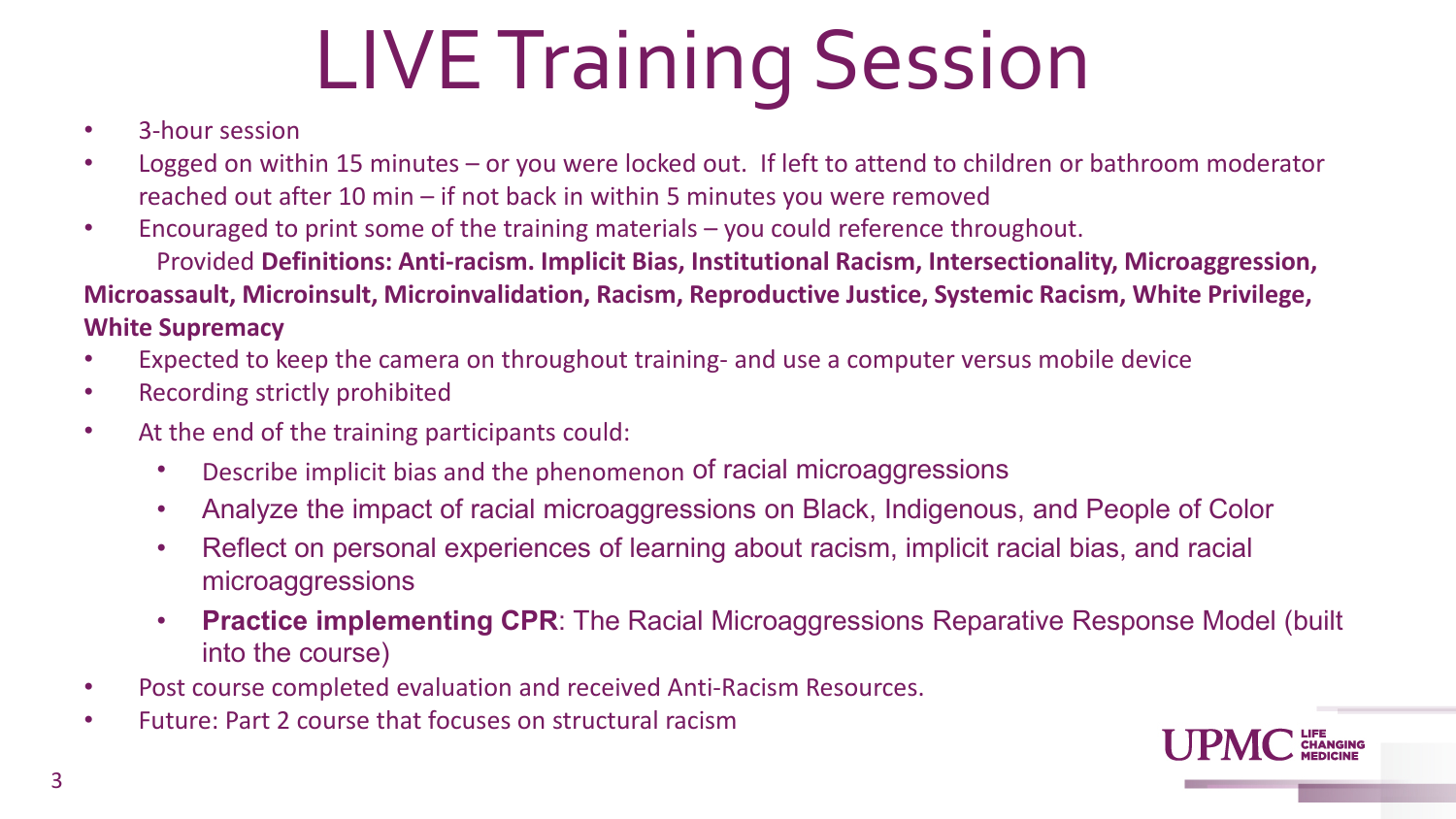# **RN-White group**

*I thought the training was extremely relevant and helpful. I love that we discussed different types of bias and the microaggressions. I had also not personally heard of the CPR model prior to that course. I think it has provided a new insight for myself as well as open my eyes for the need for this type of training for all of our frontline staff. A lot of the comments and phrases they shared in the training are ones that are heard around our department more than they should be. Compared to the in person training*  last year, I felt that since this course was longer, it covered more material and was *significantly more in depth.*

*For my MSN final project, I am going to be working with Melissa Young and the outpatient clinic. I am hoping to develop some type of obstetric implicit bias training for the LDR staff because of how relevant this course was.*

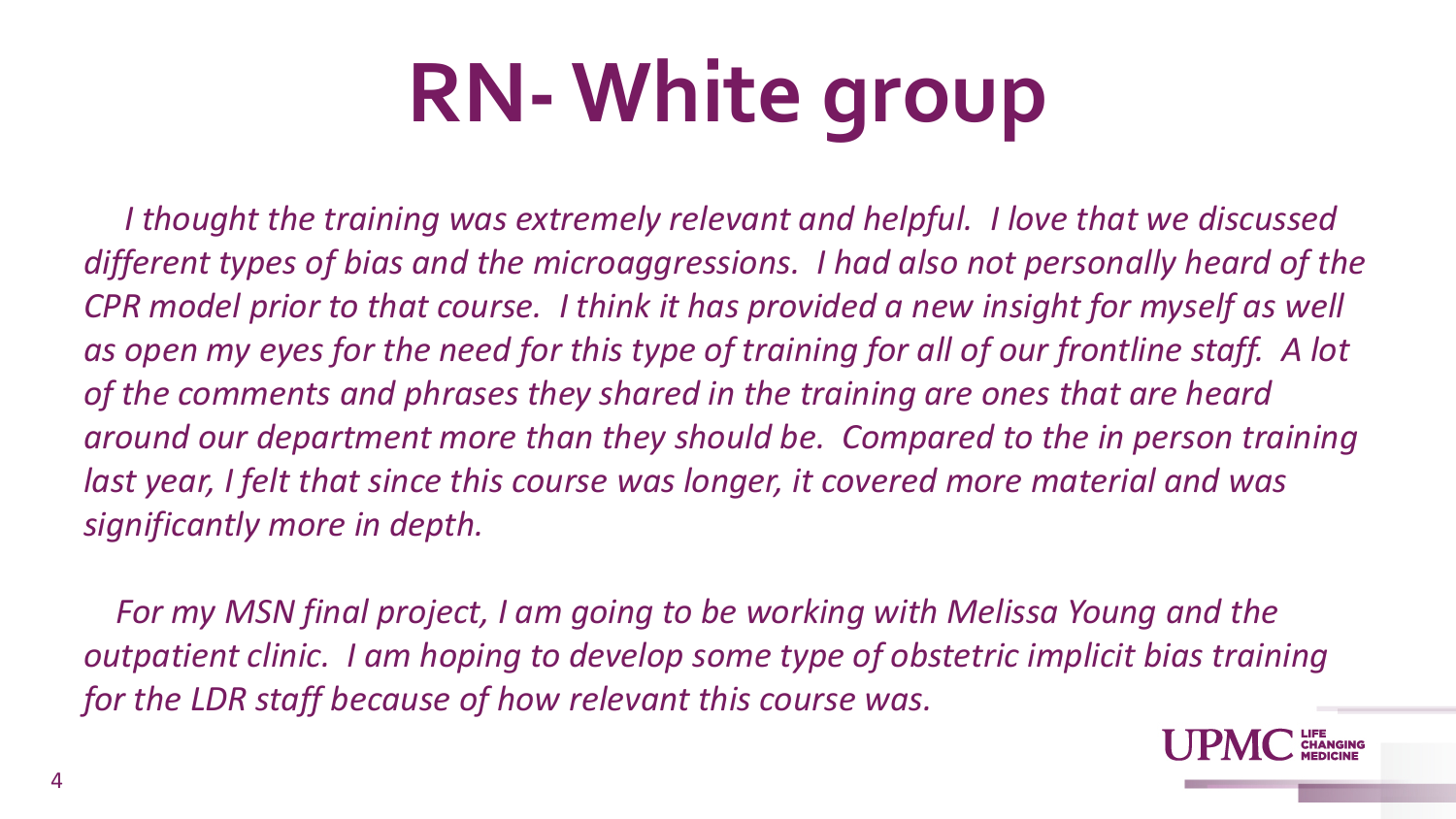### **Social Worker - White group**

*I thought the training was good. These types of trainings always stir up some anxiety in me as to what would be discussed and how personal it may get. The training was basic however we all came to this group with many different levels of training and different professions. You can't hear this stuff just one time and think you know it…..the more you hear, the more you begin to think about the role that race plays in your everyday practice. Processing of this information is what brings about a change in your perspectives about racism. I think that the separation of white and BIPOC made sense (although initially I was surprised that they did this!) in providing the group with a comfort level to have a discussion. I was surprised that our group had only probably 8 people in it! That's why registration filled up so quickly! I was expecting something different.* 

*The take-away for me is to continue to the discussion about race and it's impact on us as professionals and how it plays out in population health. It has forced me to examine how we (SW) approach different clinical situations and has encouraged me to participate in a number of other trainings related to racism and working with people of color. While SW education sensitizes all Social Workers about these issues in classes that we take…..education throughout a person's career is needed to continually remind us all that we are all see the world from our own perspective and need to open our eyes and ears to the perspective of others, particularly people of color for whom we work with every day. Having more education programs and keeping an open dialogue about racial disparities needs to happen no matter how uncomfortable this may be for us white folks! We all have the propensity to be racist at any given moment!*

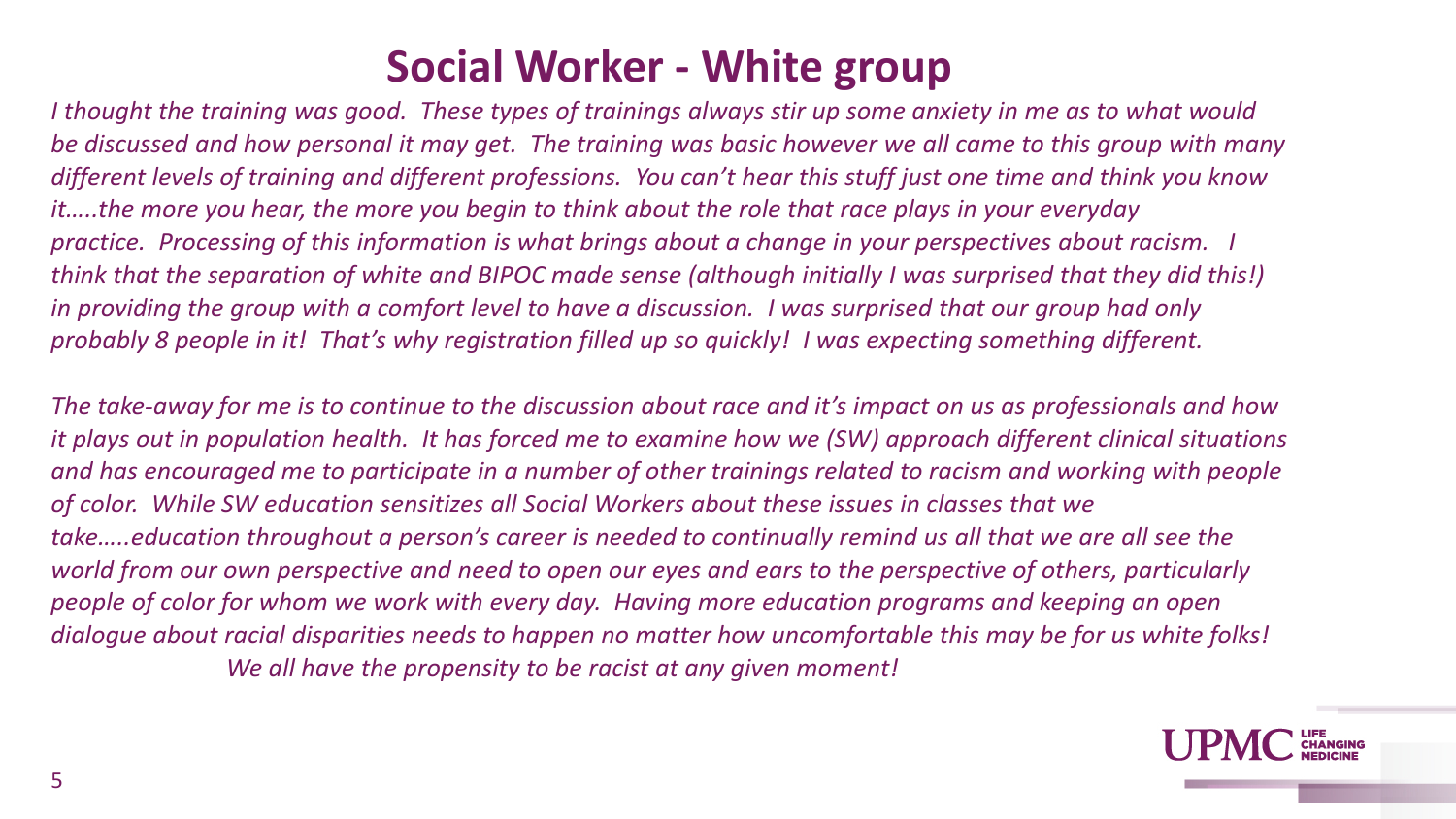# **Why is this training relevant to addressing Maternal Morbidity & Mortality?**

-- Black women are three to four times more likely to die of a pregnancyrelated death

-- Medical providers' implicit biases and lower-quality care at hospitals that serve Black women are two factors that contribute to these disparities -- Implicit bias training is a first step towards acknowledging and addressing these issues

## **…….but we must acknowledge its limitations**

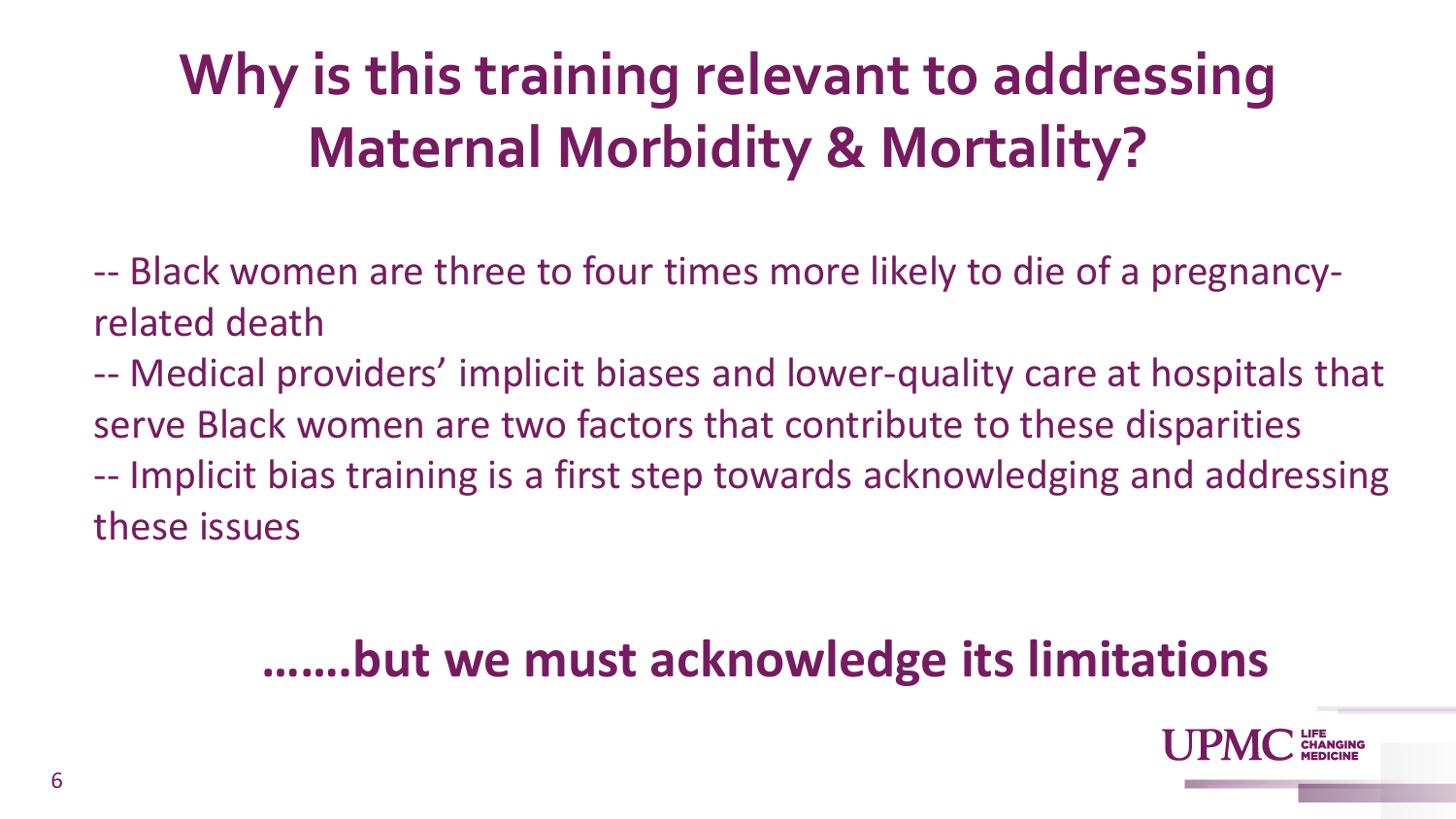

## **Reflections on Implicit Bias Training Nicholas DeGregorio, MD, MMM, FACP**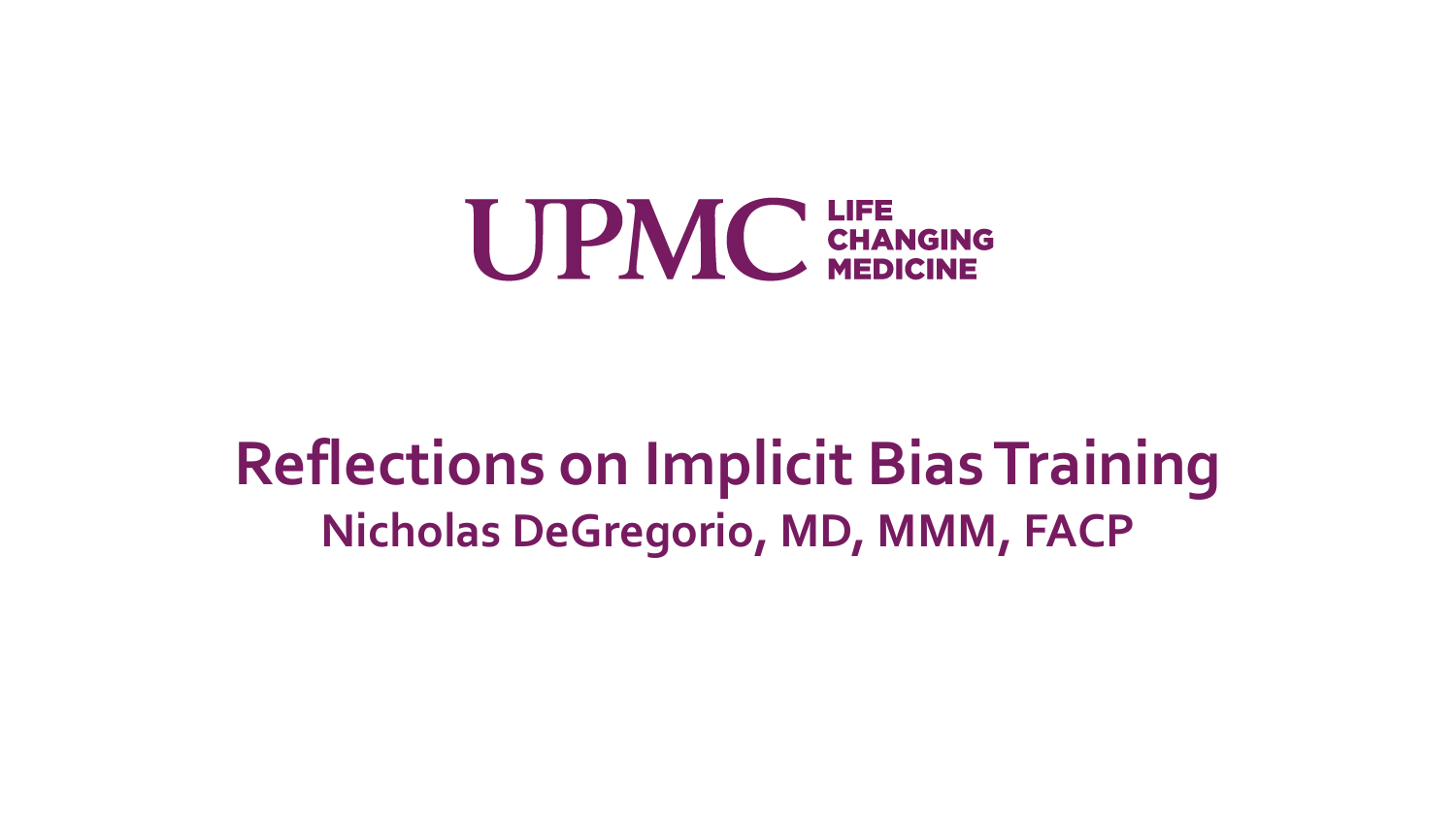# **Implicit Bias – Key Points**

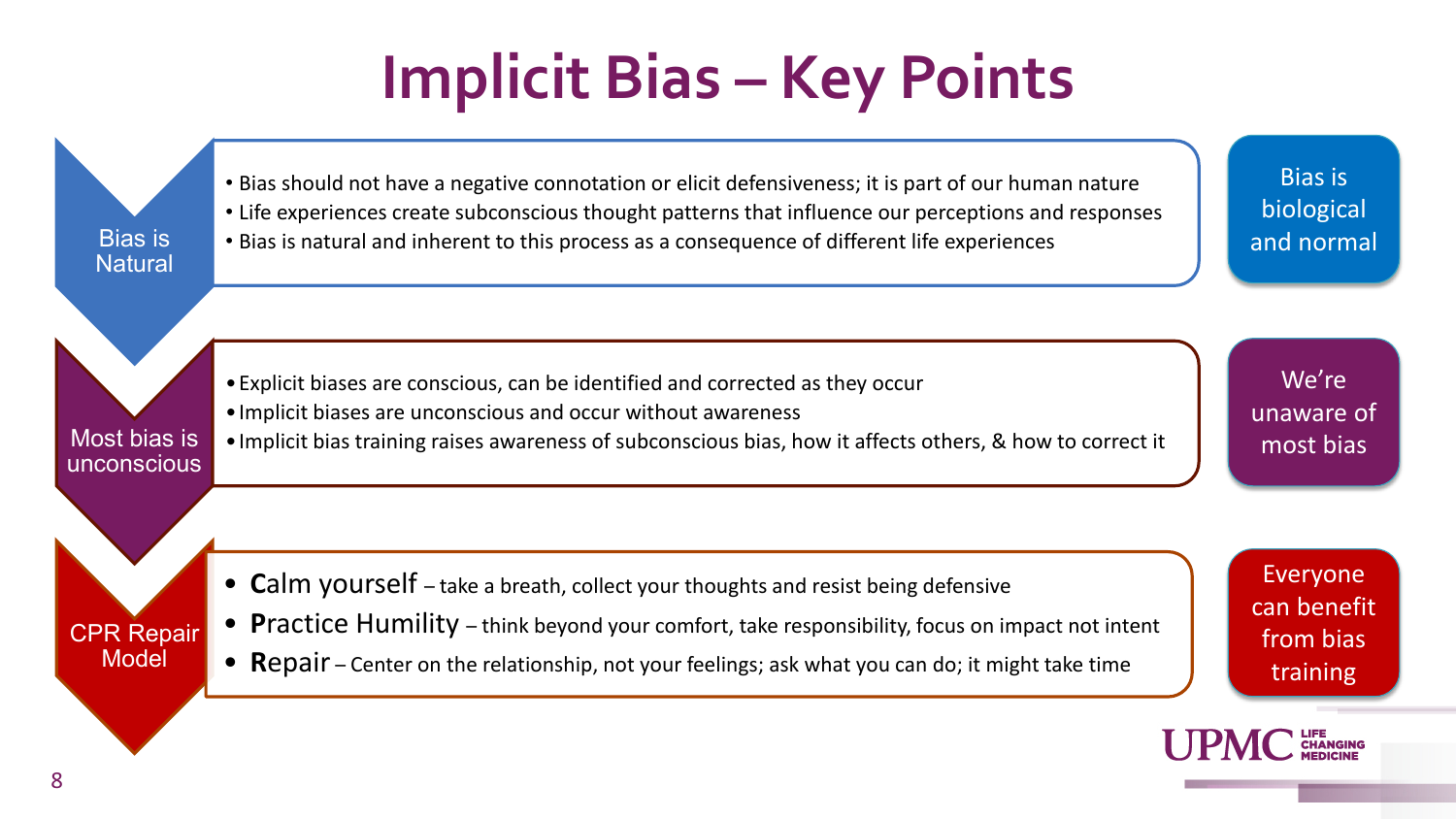# **Some Key Points I learned**

- Implicit bias training definition of racism focuses on groups in greater versus lesser power positions.
- I has significant unawareness of things that might be offensive to black individuals. Examples include:
	- Complimenting a black person as being articulate or well-spoken is considered offensive – It's a backhanded compliment implying it was not expected.
	- $\circ$  Claiming not to see color is offensive color-blind racism of the 1960s.
	- Saying all lives matter in response to black lives matter The intention is not that black lives matter more, it's that they should not matter less.
- The cumulative effect of day-to-day microaggressions cause real harm.
- Practicing awareness and correction with the CPR model can strengthen relationships both personally and professionally.

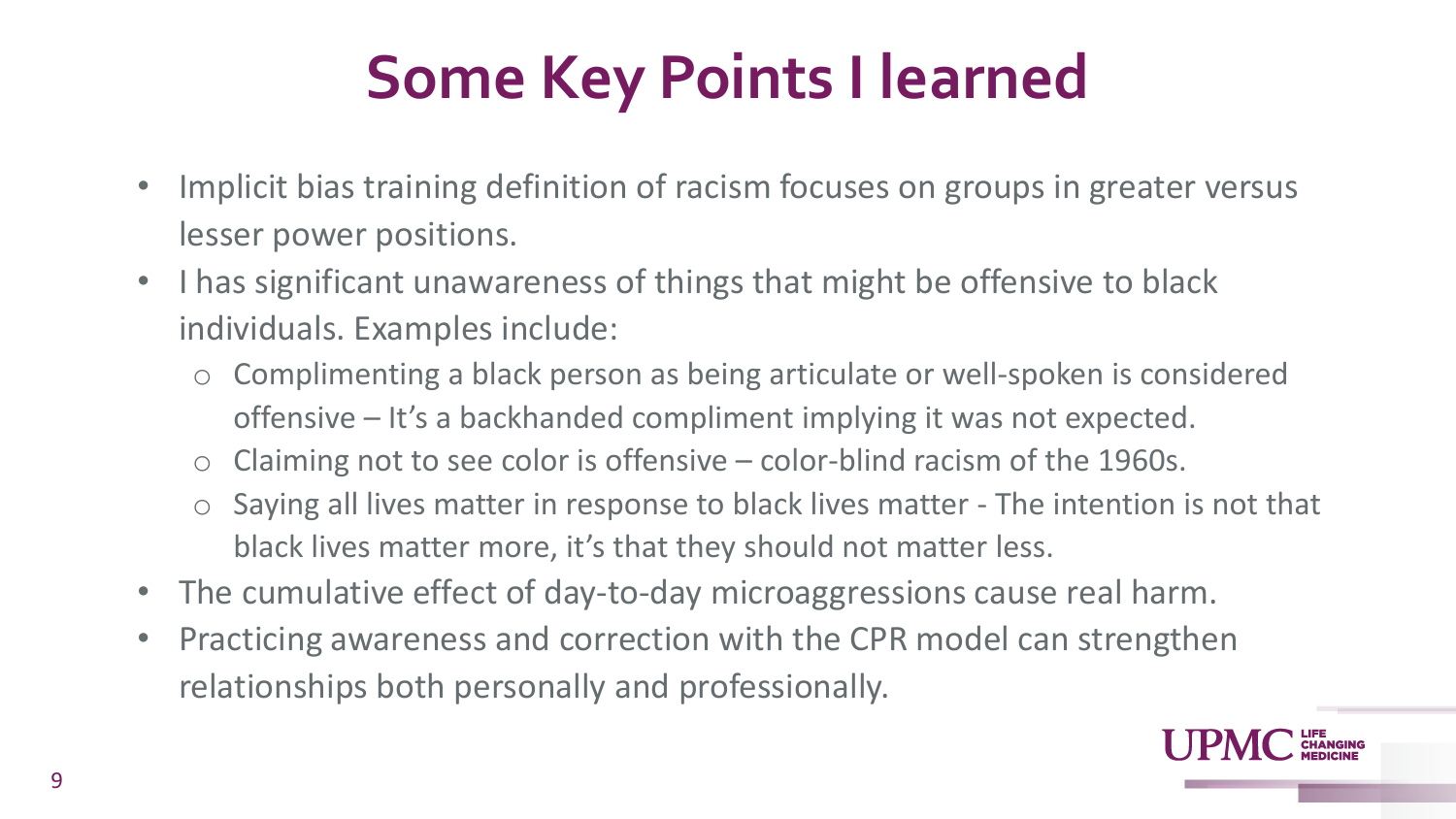# **The Impact of Health System Bias**

- Medicaid use of the ED Lessons learned from member interviews:
	- o High rate of unsatisfactory primary and specialty care<sup>1</sup>
	- o Negative experiences with physicians and office staff, resulting in a lack of trust, not feeling listened to, not feeling respected, and not feeling cared for<sup>1</sup>
	- $\circ$  Difficulty accessing primary care more likely to be referred to the ED (varies based on provider selected) $^{2,3}$
- Interview representatives' quotes:<sup>1</sup>
	- o "The patient thinks that when she goes to the primary care clinic the doctor does not seriously address the patient's concerns."
	- o "The patient claims the people behind the counter 'were ghetto' and didn't treat the patient with respect. The patient heard one of them saying, 'Oh God, what is she here for!' "
- 1. Capp R et al. Reasons for Frequent Emergency Department Use by Medicaid Enrollees: A Qualitative Study. Academic Emergency Medicine, April 2016;23(4):476-481.
- 2. Morganti et al. The Evolving Role of Emergency Departments in the United States. Research Report No. RR-280-ACEP. Santa Monica, CA: Rand Corporation, 2013.
- 3. Cheung PT et al. National Study of Barriers to Timely Primary care and Emergency Department Utilization Among Medicaid Beneficiaries. Annals of Emergency Medicine, 2012;60:4-10.e2

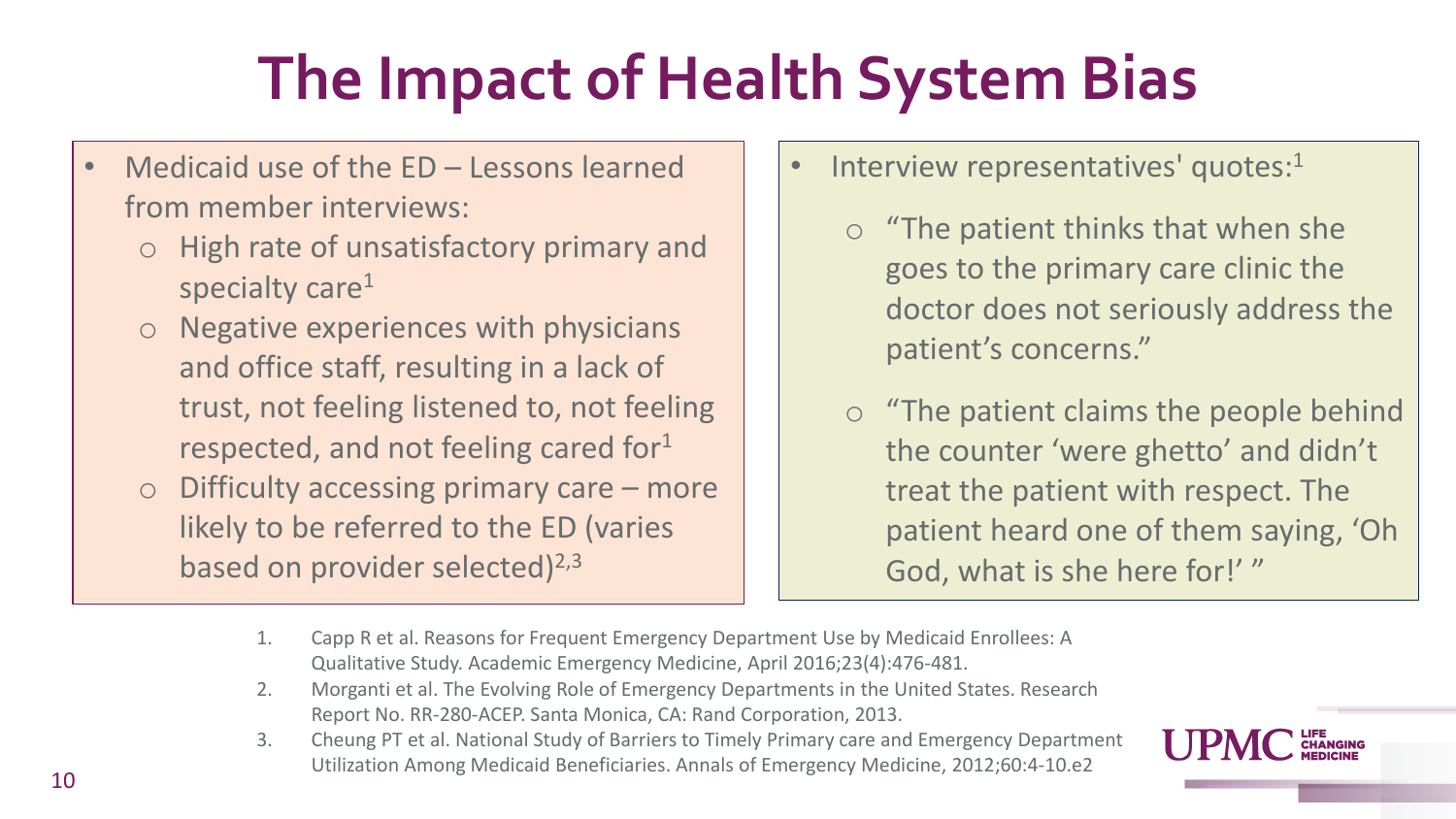### **Our Agenda**

### **WORKFORCE**

Enhance the diversity and cultural competency skill-set of our employees.

#### **CULTURALLY COMPETENT CARE**

Provide culturally and linguistically competent care to improve the health status of our increasingly diverse patient and member population.

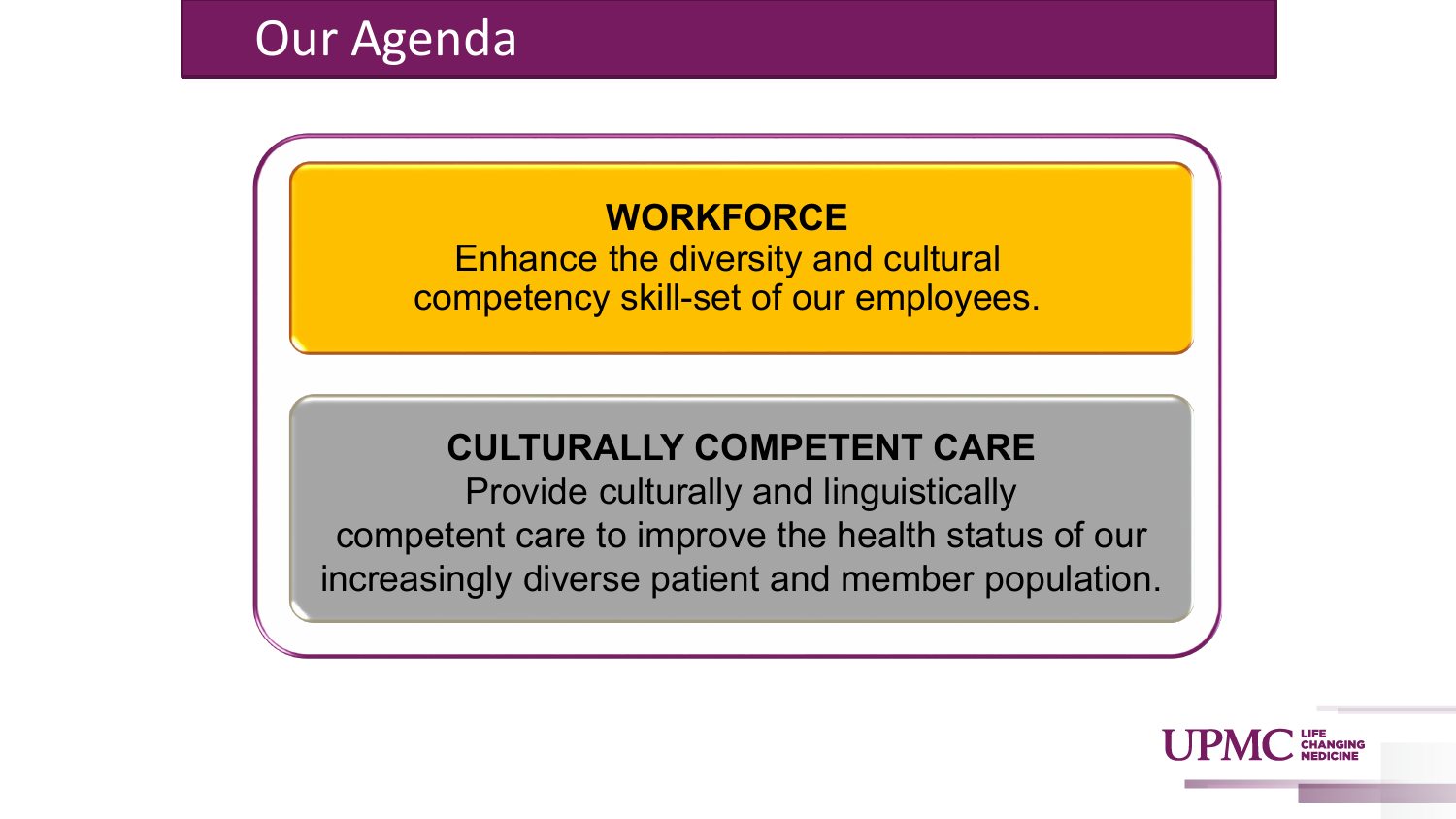#### **COMMUNITY**

Enrich the health status of those who live and work in the communities we serve.

#### **MARKETPLACE**

Grow our patient population through effective market segmentation strategies that target the fastest growing segments of the region.

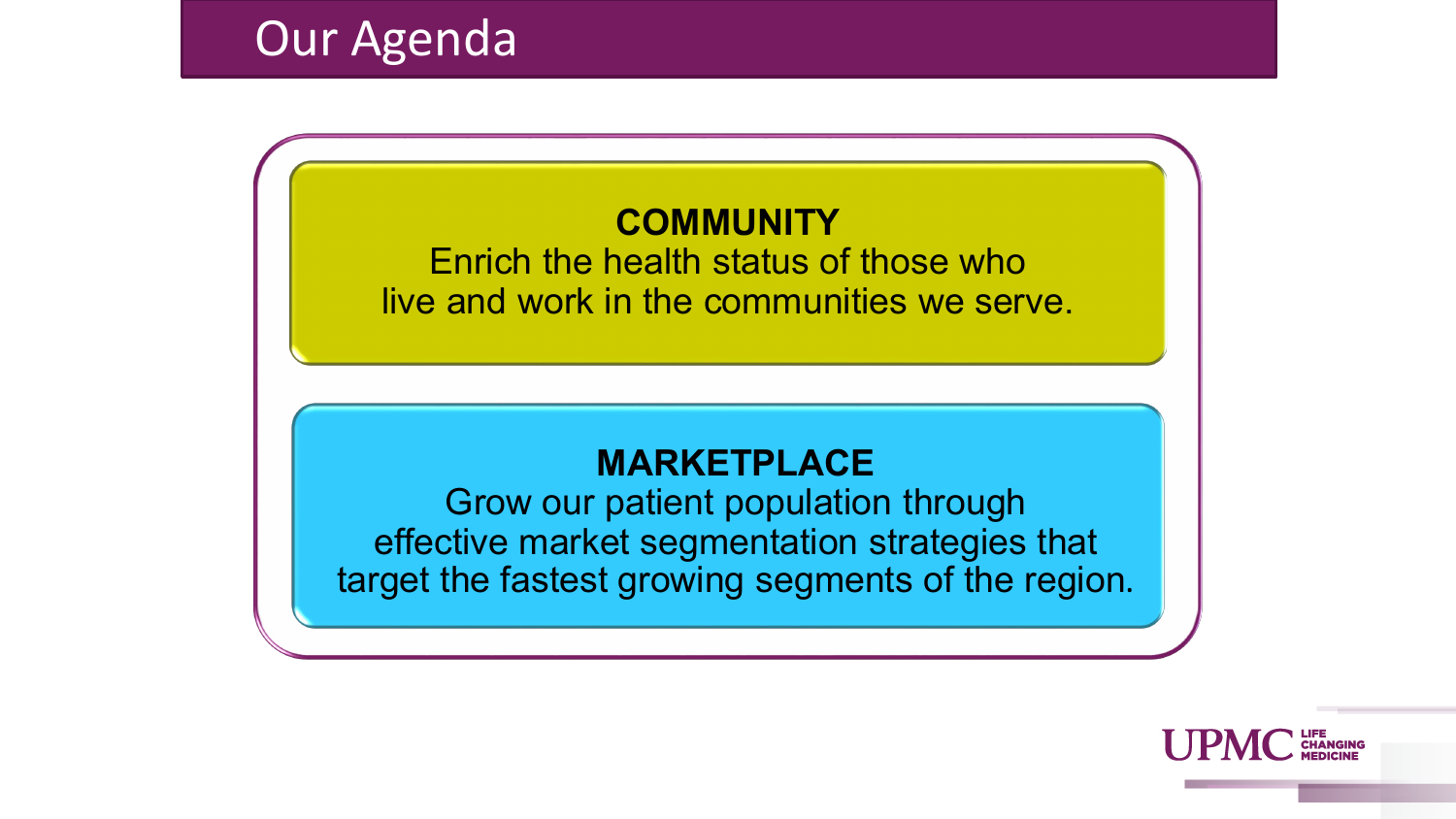### Diversity & Inclusion Curriculum